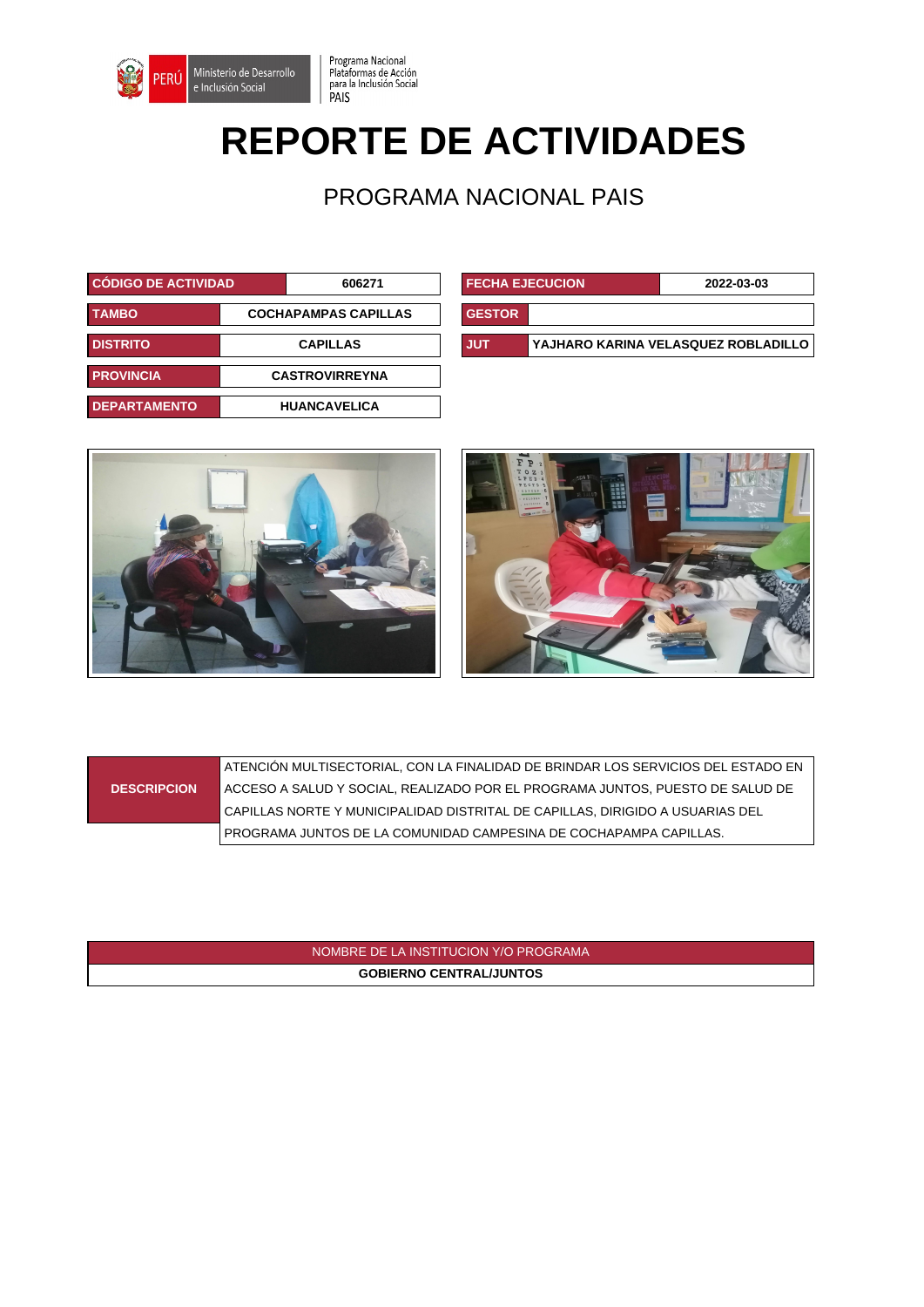

## **FUNCIONARIOS QUE PARTICIPARON EN LA ACTIVIDAD**

| $N^{\circ}$             | <b>NOMBRES</b>                        | <b>CARGO</b>                            | <b>ENTIDAD</b>              |
|-------------------------|---------------------------------------|-----------------------------------------|-----------------------------|
|                         | <b>SONIA GABRIELA CHINCHAY DAVILA</b> | <b>ENFERMERA DEL PUESTO DE SALUD CA</b> | <b>PUESTO DE SALUD (MED</b> |
| $\overline{\mathbf{z}}$ | KARINA CHARITO HERRERA CABEZAS        | <b>GERENCIA DE DESARROLLO SOCIAL M</b>  | <b>ULE</b>                  |
| 3                       | YULIANA KRISTEL HUAROTO GALVEZ        | <b>OBSTETRA DEL PUESTO DE SALUD CAP</b> | <b>PROMOCION DE LA SALU</b> |
|                         | I ROGER LLANCO QUICHA                 | <b>GESTOR LOCAL</b>                     | <b>JUNTOS</b>               |
| -5                      | GIUSSEPPE DONATO DESCALZO SALDAÑA     | <b>MEDICO DEL PUESTO DE SALUD CAPIL</b> | <b>PUESTO DE SALUD (MED</b> |

## **PARTICIPANTES DE LA ACTIVIDAD**

| $N^{\circ}$    | <b>NOMBRES</b>                | <b>APELLIDOS</b>            | <b>CENTRO POBLADO</b> |
|----------------|-------------------------------|-----------------------------|-----------------------|
| $\mathbf{1}$   | <b>ROSALVINA ROSA</b>         | <b>FLORES CLEMENTE</b>      | <b>TUCLUCHE</b>       |
| $\overline{2}$ | <b>NERY LUZ</b>               | <b>SALVATIERRA MONDALGO</b> | <b>TIPE</b>           |
| 3              | <b>EDITH LUZ</b>              | <b>BALLARTA LLACTA</b>      | <b>TUCLUCHE</b>       |
| 4              | <b>EDITH LUZ</b>              | <b>BALLARTA LLACTA</b>      | <b>TUCLUCHE</b>       |
| 5              | <b>EDITH LUZ</b>              | <b>BALLARTA LLACTA</b>      | <b>TUCLUCHE</b>       |
| 6              | <b>OLGA</b>                   | <b>CAMPOS CHAVEZ</b>        | <b>PUEBLO NUEVO</b>   |
| $\overline{7}$ | <b>OLGA</b>                   | <b>CAMPOS CHAVEZ</b>        | <b>PUEBLO NUEVO</b>   |
| 8              | <b>MILE GRICELA</b>           | <b>OLIVARES MUNARRIZ</b>    | <b>MIRAFLORES</b>     |
| 9              | <b>MILE GRICELA</b>           | <b>OLIVARES MUNARRIZ</b>    | <b>MIRAFLORES</b>     |
|                | <b>10 LIGIA ELENA</b>         | <b>FLORES CASTILLON</b>     | <b>CAPILLAS</b>       |
|                | 11   AMANDA                   | <b>CAMPOS CHAVEZ</b>        | <b>AYAPATA</b>        |
|                | 12   ANA LUZ                  | <b>CHAVEZ LOZA</b>          | <b>ATOCTOLLA</b>      |
|                | 13 ANA LUZ                    | <b>CHAVEZ LOZA</b>          | <b>ATOCTOLLA</b>      |
|                | <b>14 ERTHA DANAEE</b>        | <b>MATAMOROS FLORES</b>     | <b>PUEBLO NUEVO</b>   |
|                | 15   AMELIA                   | <b>MARTINEZ HERRERA</b>     | <b>AYAPATA</b>        |
|                | <b>16 EDITH YOVANA</b>        | <b>SOTO MORAN</b>           | <b>CAPILLAS</b>       |
|                | <b>17 ERLINDA CORINA</b>      | <b>RIVERA DIAZ</b>          | <b>CAPILLAS</b>       |
|                | 18   MARIBEL LILIANA          | <b>ROMANI BENDEZU</b>       | TAHUARGARMA           |
|                | 19 OLGA                       | <b>CAMPOS CHAVEZ</b>        | <b>PUEBLO NUEVO</b>   |
|                | 20 MILE GRICELA               | <b>OLIVARES MUNARRIZ</b>    | <b>MIRAFLORES</b>     |
|                | <b>21 LIGIA ELENA</b>         | <b>FLORES CASTILLON</b>     | <b>CAPILLAS</b>       |
|                | 22   ANA LUZ                  | <b>CHAVEZ LOZA</b>          | <b>ATOCTOLLA</b>      |
|                | 23 MERCEDES DEMETRIA          | <b>CASTILLON CHAVEZ</b>     | <b>TUCLUCHE</b>       |
|                | <b>24   MERCEDES DEMETRIA</b> | <b>CASTILLON CHAVEZ</b>     | <b>TUCLUCHE</b>       |
|                | <b>25   MARIBEL LILIANA</b>   | <b>ROMANI BENDEZU</b>       | TAHUARGARMA           |
|                | 26   MARIBEL LILIANA          | <b>ROMANI BENDEZU</b>       | <b>TAHUARGARMA</b>    |
|                | 27   MARIBEL LILIANA          | <b>ROMANI BENDEZU</b>       | TAHUARGARMA           |
| 28             | <b>RUBELIA ZELMIRA</b>        | <b>MEDINA DAVALOS</b>       | <b>CAPILLAS</b>       |
| 29             | MILZA                         | <b>HERRERA MUNARRIZ</b>     | <b>CAPILLAS</b>       |
| 30             | <b>MILZA</b>                  | <b>HERRERA MUNARRIZ</b>     | <b>CAPILLAS</b>       |
|                | 31   AMELIA                   | <b>MARTINEZ HERRERA</b>     | <b>AYAPATA</b>        |
|                | <b>32 ERLINDA CORINA</b>      | <b>RIVERA DIAZ</b>          | <b>CAPILLAS</b>       |
|                | 33 ERLINDA CORINA             | <b>RIVERA DIAZ</b>          | <b>CAPILLAS</b>       |
|                | <b>34 ERLINDA CORINA</b>      | <b>RIVERA DIAZ</b>          | <b>CAPILLAS</b>       |
|                | <b>35 ERLINDA CORINA</b>      | <b>RIVERA DIAZ</b>          | <b>CAPILLAS</b>       |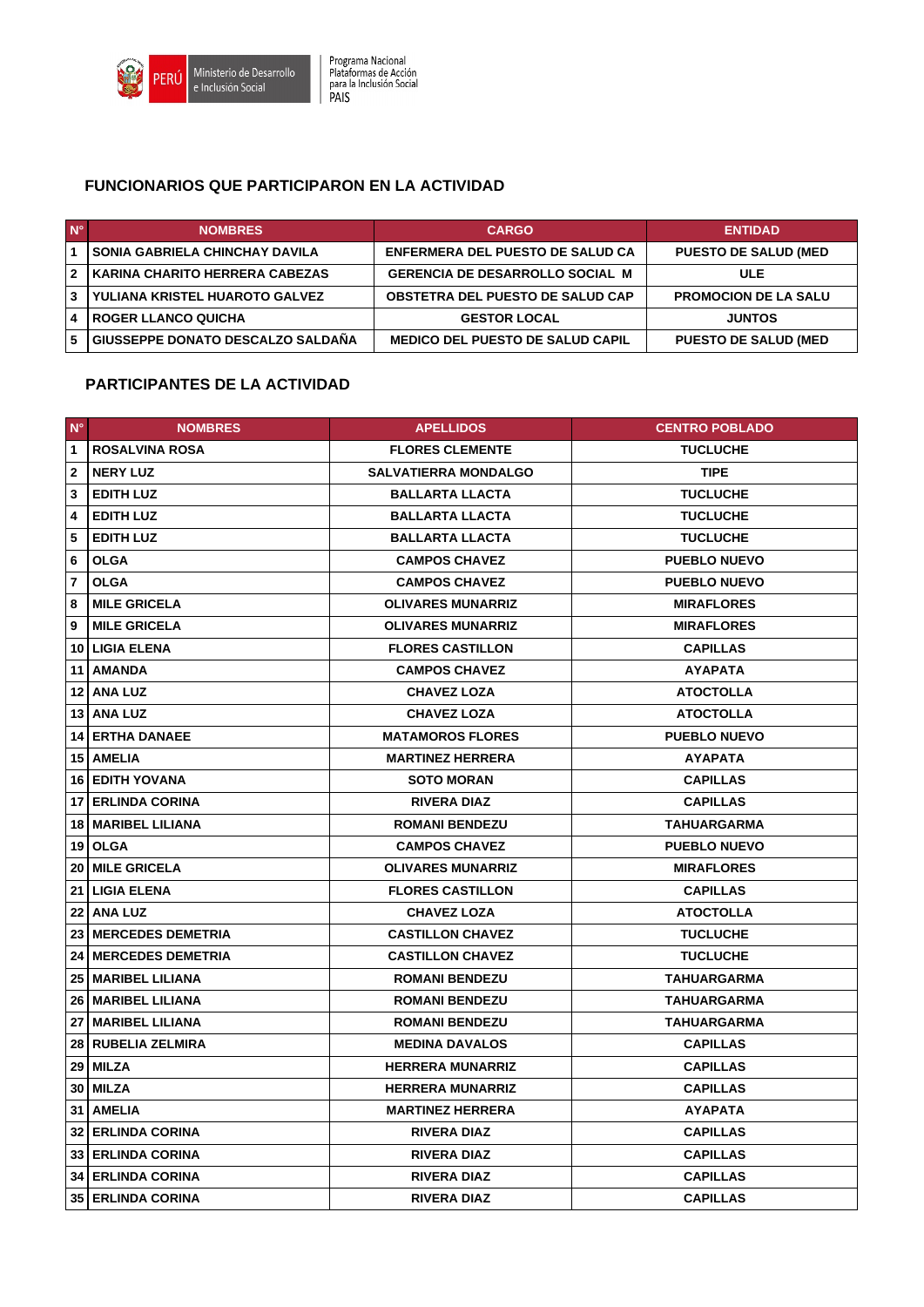

| 36   OLGA                     | <b>CAMPOS CHAVEZ</b>            | <b>PUEBLO NUEVO</b>       |
|-------------------------------|---------------------------------|---------------------------|
| <b>37 OLGA</b>                | <b>CAMPOS CHAVEZ</b>            | <b>PUEBLO NUEVO</b>       |
| 38   MILE GRICELA             | <b>OLIVARES MUNARRIZ</b>        | <b>MIRAFLORES</b>         |
| <b>39   MILE GRICELA</b>      | <b>OLIVARES MUNARRIZ</b>        | <b>MIRAFLORES</b>         |
| <b>40 LIGIA ELENA</b>         | <b>FLORES CASTILLON</b>         | <b>CAPILLAS</b>           |
| 41   LIGIA ELENA              | <b>FLORES CASTILLON</b>         | <b>CAPILLAS</b>           |
| 42   LIGIA ELENA              | <b>FLORES CASTILLON</b>         | <b>CAPILLAS</b>           |
| 43   AMANDA                   | <b>CAMPOS CHAVEZ</b>            | <b>AYAPATA</b>            |
| 44   AMANDA                   | <b>CAMPOS CHAVEZ</b>            | <b>AYAPATA</b>            |
| 45   AMANDA                   | <b>CAMPOS CHAVEZ</b>            | <b>AYAPATA</b>            |
| 46   AMANDA                   | <b>CAMPOS CHAVEZ</b>            | <b>AYAPATA</b>            |
| 47   MITTZE                   | <b>MARTINEZ CAMPOS</b>          | <b>TUCLUCHE</b>           |
| 48   MITTZE                   | <b>MARTINEZ CAMPOS</b>          | <b>TUCLUCHE</b>           |
| 49 ERTHA DANAEE               | <b>MATAMOROS FLORES</b>         | <b>PUEBLO NUEVO</b>       |
| 50 ERTHA DANAEE               | <b>MATAMOROS FLORES</b>         | <b>PUEBLO NUEVO</b>       |
| 51   EDITH YOVANA             | <b>SOTO MORAN</b>               | <b>CAPILLAS</b>           |
| 52 EDITH YOVANA               | <b>SOTO MORAN</b>               | <b>CAPILLAS</b>           |
| 53 EDITH YOVANA               | <b>SOTO MORAN</b>               | <b>CAPILLAS</b>           |
| 54   EDITH YOVANA             | <b>SOTO MORAN</b>               | <b>CAPILLAS</b>           |
| 55   ROSA ALBINA              | <b>VIOLETA LOPEZ</b>            | <b>PUEBLO NUEVO</b>       |
| 56   ROSA ALBINA              | <b>VIOLETA LOPEZ</b>            | <b>PUEBLO NUEVO</b>       |
| 57 ROSA ALBINA                | <b>VIOLETA LOPEZ</b>            | <b>PUEBLO NUEVO</b>       |
| <b>58 ROSA ALBINA</b>         | <b>VIOLETA LOPEZ</b>            | <b>PUEBLO NUEVO</b>       |
| 59   ROSA ALBINA              | <b>VIOLETA LOPEZ</b>            | <b>PUEBLO NUEVO</b>       |
| 60   MARIBEL LILIANA          | <b>ROMANI BENDEZU</b>           | TAHUARGARMA               |
| 61   RUBELIA ZELMIRA          | <b>MEDINA DAVALOS</b>           | <b>CAPILLAS</b>           |
| 62   RUBELIA ZELMIRA          | <b>MEDINA DAVALOS</b>           | <b>CAPILLAS</b>           |
| 63 RUBELIA ZELMIRA            | <b>MEDINA DAVALOS</b>           | <b>CAPILLAS</b>           |
| 64   RUBELIA ZELMIRA          | <b>MEDINA DAVALOS</b>           | <b>CAPILLAS</b>           |
| 65 EDITH MAGALI               | <b>CAMPOS DAVALOS DE ROMANI</b> | <b>TINYAHUARCO GRANDE</b> |
| 66   ANA LUZ                  | <b>CHAVEZ LOZA</b>              | <b>ATOCTOLLA</b>          |
| 67 ANA LUZ                    | <b>CHAVEZ LOZA</b>              | <b>ATOCTOLLA</b>          |
| 68   MITTZE                   | <b>MARTINEZ CAMPOS</b>          | <b>TUCLUCHE</b>           |
| 69   MILZA                    | <b>HERRERA MUNARRIZ</b>         | <b>CAPILLAS</b>           |
| 70 MILZA                      | <b>HERRERA MUNARRIZ</b>         | <b>CAPILLAS</b>           |
| 71   MILZA                    | <b>HERRERA MUNARRIZ</b>         | <b>CAPILLAS</b>           |
| <b>72   MERCEDES DEMETRIA</b> | <b>CASTILLON CHAVEZ</b>         | <b>TUCLUCHE</b>           |
| <b>73   MERCEDES DEMETRIA</b> | <b>CASTILLON CHAVEZ</b>         | <b>TUCLUCHE</b>           |
| <b>74 MERCEDES DEMETRIA</b>   | <b>CASTILLON CHAVEZ</b>         | <b>TUCLUCHE</b>           |
| 75 AMELIA                     | <b>MARTINEZ HERRERA</b>         | <b>AYAPATA</b>            |
| 76   AMELIA                   | <b>MARTINEZ HERRERA</b>         | <b>AYAPATA</b>            |
| 77 AMELIA                     | <b>MARTINEZ HERRERA</b>         | <b>AYAPATA</b>            |
| 78   LILIANA                  | <b>ROMANI CAMPOS</b>            | <b>PACATAY</b>            |
| 79   LILIANA                  | <b>ROMANI CAMPOS</b>            | <b>PACATAY</b>            |
| 80 ROCIO NELINDA              | <b>CHAVEZ DELGADO</b>           | <b>AYAPATA</b>            |
|                               |                                 |                           |
| <b>81   ROSALVINA ROSA</b>    | <b>FLORES CLEMENTE</b>          | <b>TUCLUCHE</b>           |
| 82   KATTERYNE                | <b>MARTINEZ CAYTANO</b>         | <b>CAPILLAS</b>           |